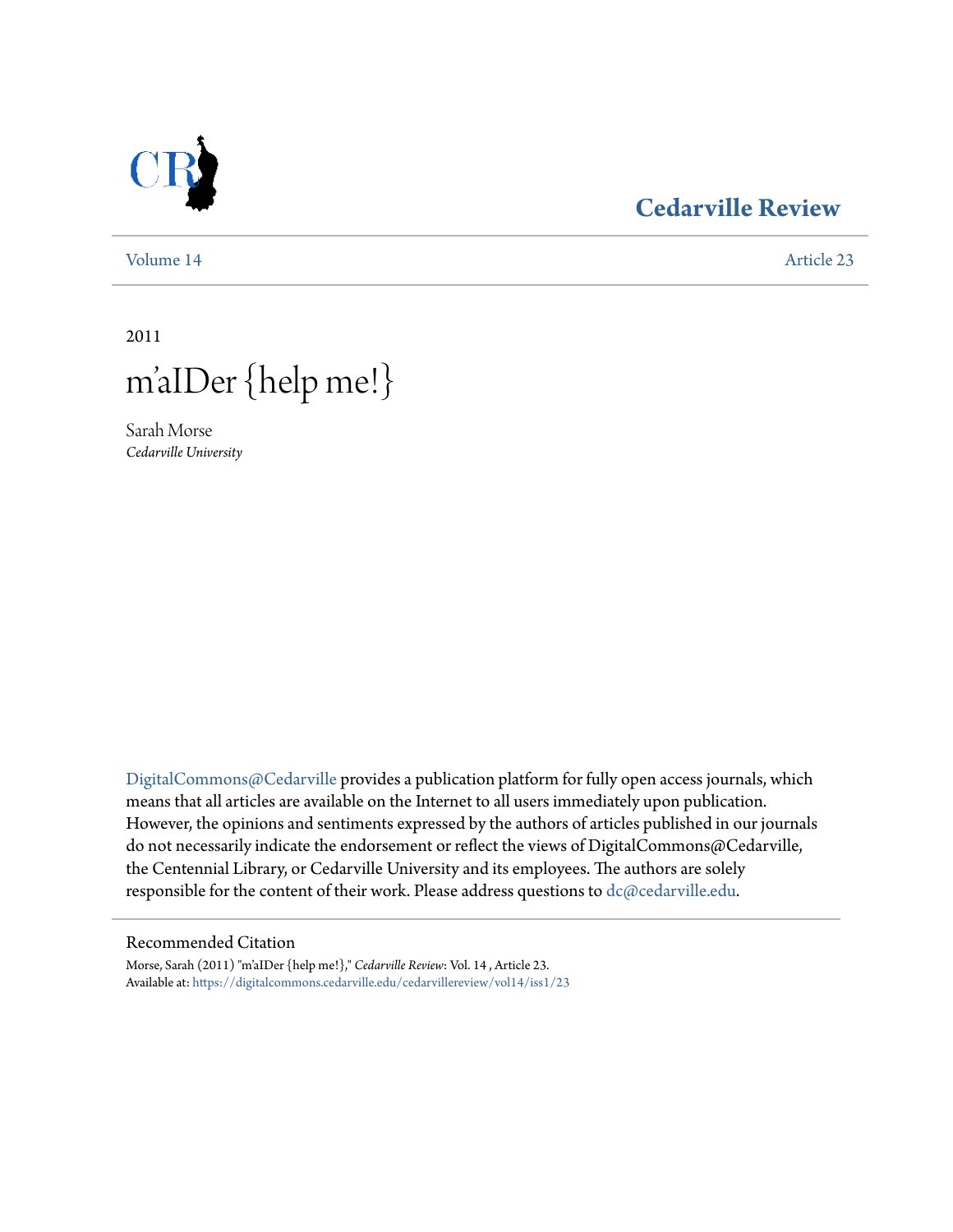# m'aIDer {help me!}

#### Browse the contents of [this issue](https://digitalcommons.cedarville.edu/cedarvillereview/vol14/iss1) of *Cedarville Review*.

## **Keywords**

Nonfiction

#### **Creative Commons License**  $\bigcirc$   $\circ$

This work is licensed under a [Creative Commons Attribution-Noncommercial-No Derivative Works 4.0](http://creativecommons.org/licenses/by-nc-nd/4.0/) [License.](http://creativecommons.org/licenses/by-nc-nd/4.0/)

#### **About the Contributor (Optional)**

Sarah Morse is a junior English major at Cedarville University. She enjoys pastels and mangoes, particularly in May. She has recently discovered her favorite story, The Little Prince -- so "ask yourself, 'Has the sheep eaten the flower yet or not?' And you'll see how everything changes..."

Follow this and additional works at: [https://digitalcommons.cedarville.edu/cedarvillereview](https://digitalcommons.cedarville.edu/cedarvillereview?utm_source=digitalcommons.cedarville.edu%2Fcedarvillereview%2Fvol14%2Fiss1%2F23&utm_medium=PDF&utm_campaign=PDFCoverPages)

Part of the [Nonfiction Commons](http://network.bepress.com/hgg/discipline/1152?utm_source=digitalcommons.cedarville.edu%2Fcedarvillereview%2Fvol14%2Fiss1%2F23&utm_medium=PDF&utm_campaign=PDFCoverPages)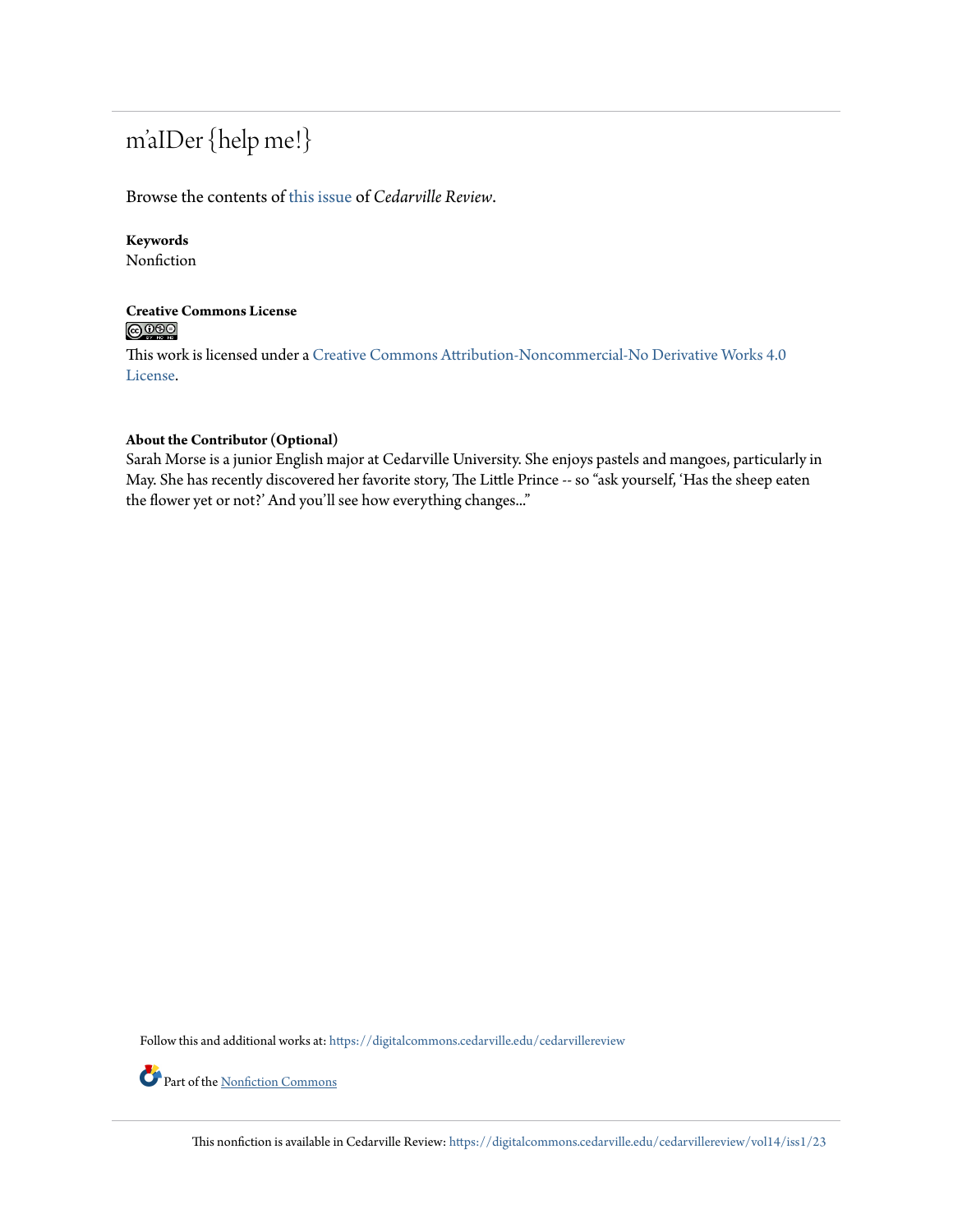## *Sarah Morse*

### m'aIDer {help me!}

Friday 25 May 2007. Alec Kreider sat at his desk staring at me with a combination of suspicion and surprise. He is not going to sign... the barely formed words flickered across my mind. "You don't want me to sign it. I'm not a nice person," he mumbled before reaching out and taking my yearbook. Later, I read his nearly illegible black scribbles, bewildered that he had such low self-esteem: "Dear Sarah, I don't know you very well, but the best advice I can give is have fun in life, you only live once. Alec Kreider."

September 2006. Alec Kreider always wore black, always wore jeans, and always wore a silver men's watch that completely engulfed his slender right wrist. His eyes were black, and so was his hair. I have a picture of my fourth grade class, which he was in, and when Alec was nine he had clear blue eyes, nerdy round wire glasses, and straw blond hair that sat upon his head like a mushroom. I do not want to remember him.

 Nobody ever took his cruel, cynical remarks seriously. He spoke, voice monotone, with an edge of sarcasm that flowed from his mouth like snake venom. I don't remember exactly what he used to say, I only know he was comically harsh: he viewed humanity as weak, pathetic and god as absent, I'm sure. Everyone would roll their eyes and laugh, even my teacher, even me. Typical Alec. I didn't realize then that sarcastic words are lined with truth. Slurs, and jokes, and sarcasm spoken flatly, with a coy smile, are hauntingly dangerous.

Alec Kreider was Kevin Haines's best friend. What would motivate a sixteen year old boy to murder his best friend, to murder a family? I wonder, when Kevin's sister Maggie ran to call 911, if she knew that her brother was dead, and her parents were breathing for the last time. She was only 20 years old! On Sunday, May 12th at 2:30 am, her life shattered with the energy and irreversible precision of an avalanche. I closed my eyes and the crime repeated itself like a silent film in my mind: the bloody knife, Kevin lying dead in the hallway, stabbed 17 times in the chest, confusion. Looking back, I wonder if these musings were a twisted way of clinging to the self-pity that often results from feeling victimized and shaken from the weight of loss, even if it was not my own loss.

I don't have many memories of Kevin, and looking for him in my imagination is like flipping through an old scrapbook of saffron stained images. They are fading with time, sticking together, and eroding.